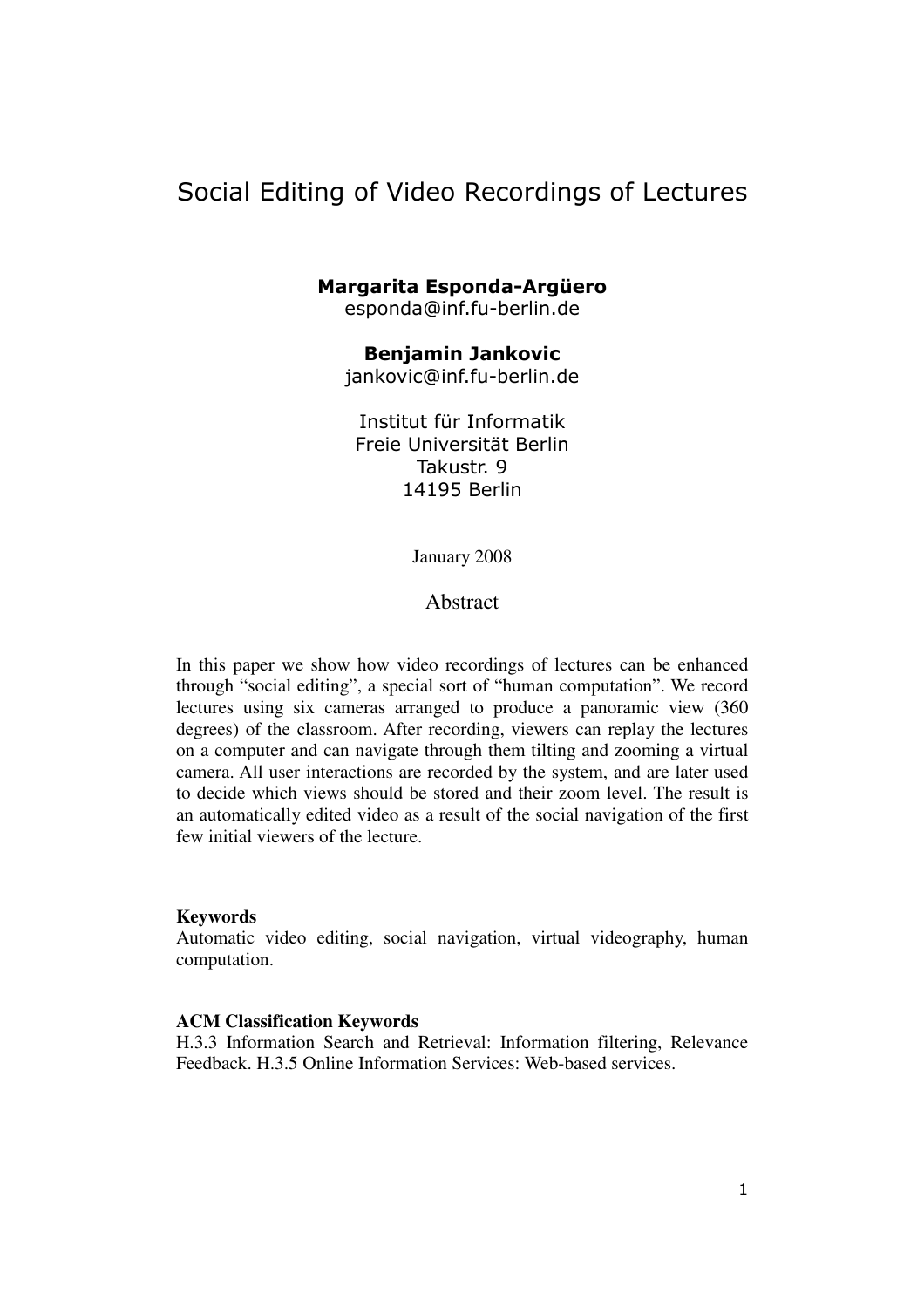# 1 Introduction

Video recording of lectures has become increasingly inexpensive and easy to implement in the classroom. The price of the video cameras and the associated equipment has fallen steadily during the last years. Unfortunately, the main cost factor is still the cameraman, and/or the editing process necessary for transforming a raw recording into a high-quality movie. Unfortunately, there are many examples of recordings of lectures on the Web which are almost unusable because the slides cannot be read, or because the handwritten symbols on the blackboard are too small, because the lecturer disappears from the frame, etc.

We have been experimenting during the last years with a multimedia classroom in which the lecturer writes on a contact sensitive screen. The handwritten input and pasted pictures can be rendered in high-quality during replay of the lecture, and are also clearly visible in the printed version of the chalkboard contents. The E-Chalk system [1] provides a video inset of the lecturer, together with a window with a high-resolution view of the chalkboard.

Unfortunately, a multimedia lecture room is not available everywhere at the university, and some lecturers do not really want to interact with a computer. In some cases, the lecturer just reads from prepared notes (for example, in philosophy courses), in others the interaction with the chalkboard is negligible. Many lecturers prefer to use PowerPoint slides, or similar presentation systems, because it makes course preparation and material reuse easier.

For this kind of lecturers we wanted to provide an unobtrusive system, one which can be started at the push of a button, and which does not require a cameraman or video post-processing. Instead of having several cameras and use some kind of computer vision method for locating and tracking the lecturer, we decided to record *everything* happening in the classroom. We record the lecturer, but we also record the audience and all sides of the lecture room using a panoramic camera. When the lecture is replayed in the computer, the viewer has a limited view –she can only observe the picture taken by one or 1.5 cameras. However, using the mouse it is possible to "turn around", that is, it is possible to navigate in the panoramic view of the classroom. For example, one can observe the lecturer, but if a question comes from the back of the classroom it is possible to turn around the virtual camera and look at the person asking the question, just as we would do if we were physically present.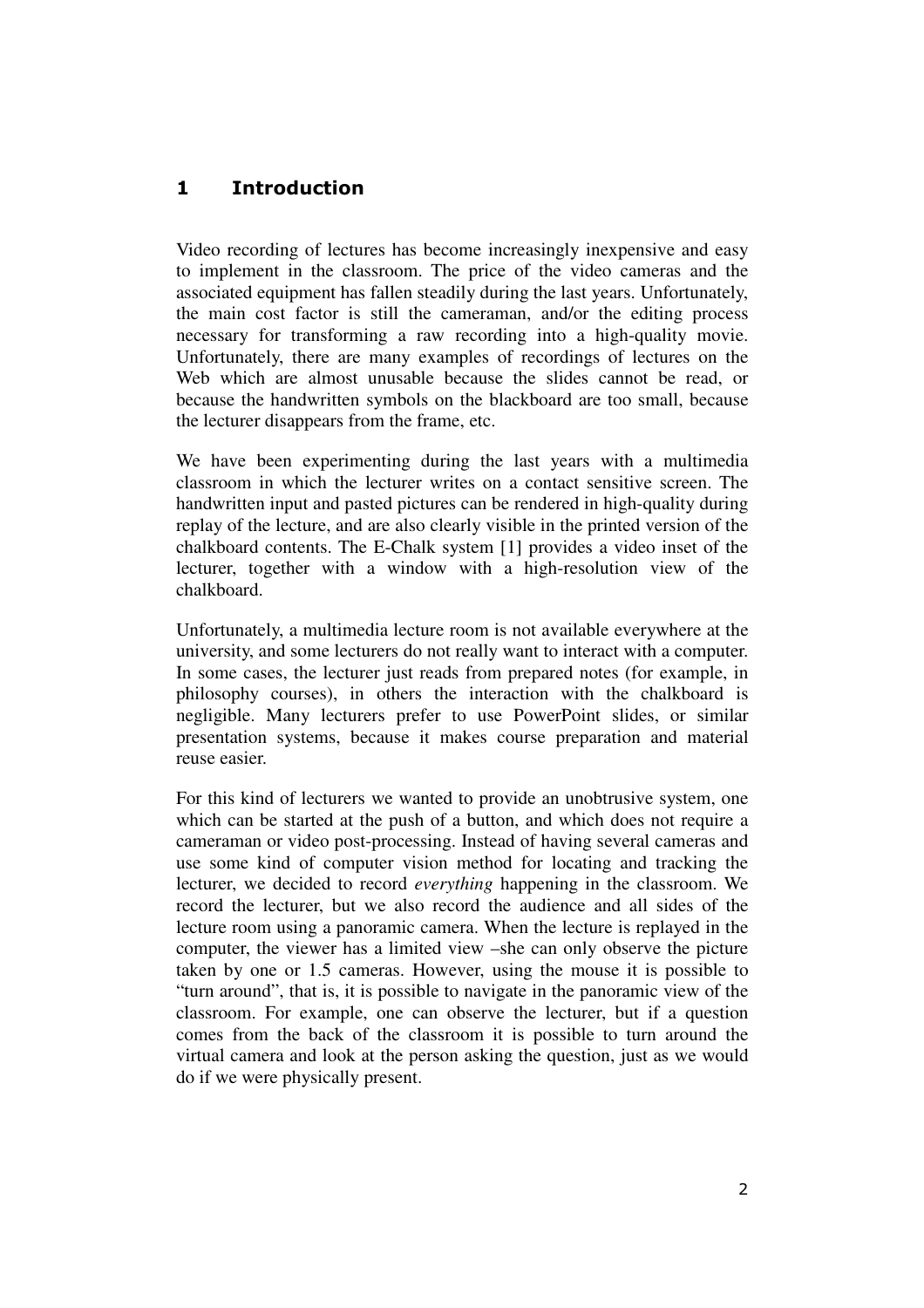This kind of video recordings are very attractive for students because they enhance the feeling of physical presence. The downside of this technique, however, is the large size of the stored video files. Since we are recording from six multi-megapixel cameras, the video files are very large.

In our project we reduce the size of the video files by editing the contents. This is done by the viewers themselves, who navigate in the lecture (in the original large file), and thus provide us important clues about the frames which should be preserved in the final version. "Social navigation", used already in other domains, can be used here to compress the data files and produce a more appealing recording, one in which even the questions from the audience can be seen in the edited version, and in which anything pointed to by the lecturer is also clearly visible in the video.

## 2 Virtual Videography

There are two main approaches for automatically editing video recordings: on-line automatic editing works with several cameras and possibly several microphones, or with a movable camera. In this case a computer tries to identify the best possible shots and selects the camera to be used and the level of zooming. In the off-line approach, the raw material coming from several cameras is selected automatically by the computer and is arranged in a final edited video.

The off-line approach has been championed across the years by Heck, Wallick, and Gleicher, who call their technique "virtual videography" [2]. In this framework, the complete raw material is available to a computer (from different cameras). The computer uses past, present, and future frames, for example, to find the background. Given the background it is easy to segment the lecturer and track him, or it is even possible to render his image semitransparent ("ghosting"). Gestures from the lecturer can be interpreted and can be used to enhance blocks of symbols on the blackboard, or zoom into them.

The on-line approach to automatic editing has been followed by many different groups [3]. In some cases, tracking the lecturer already provides some clues as to the best camera shot. More complex systems try to analyze the gestures of the lecturer and its movements, in order to provide an optimal view from cameras at different angles [4].

Both off-line and on-line automatic editing is still unsatisfactory. Questions from the audience remain unrecorded, and when the lecturer calls the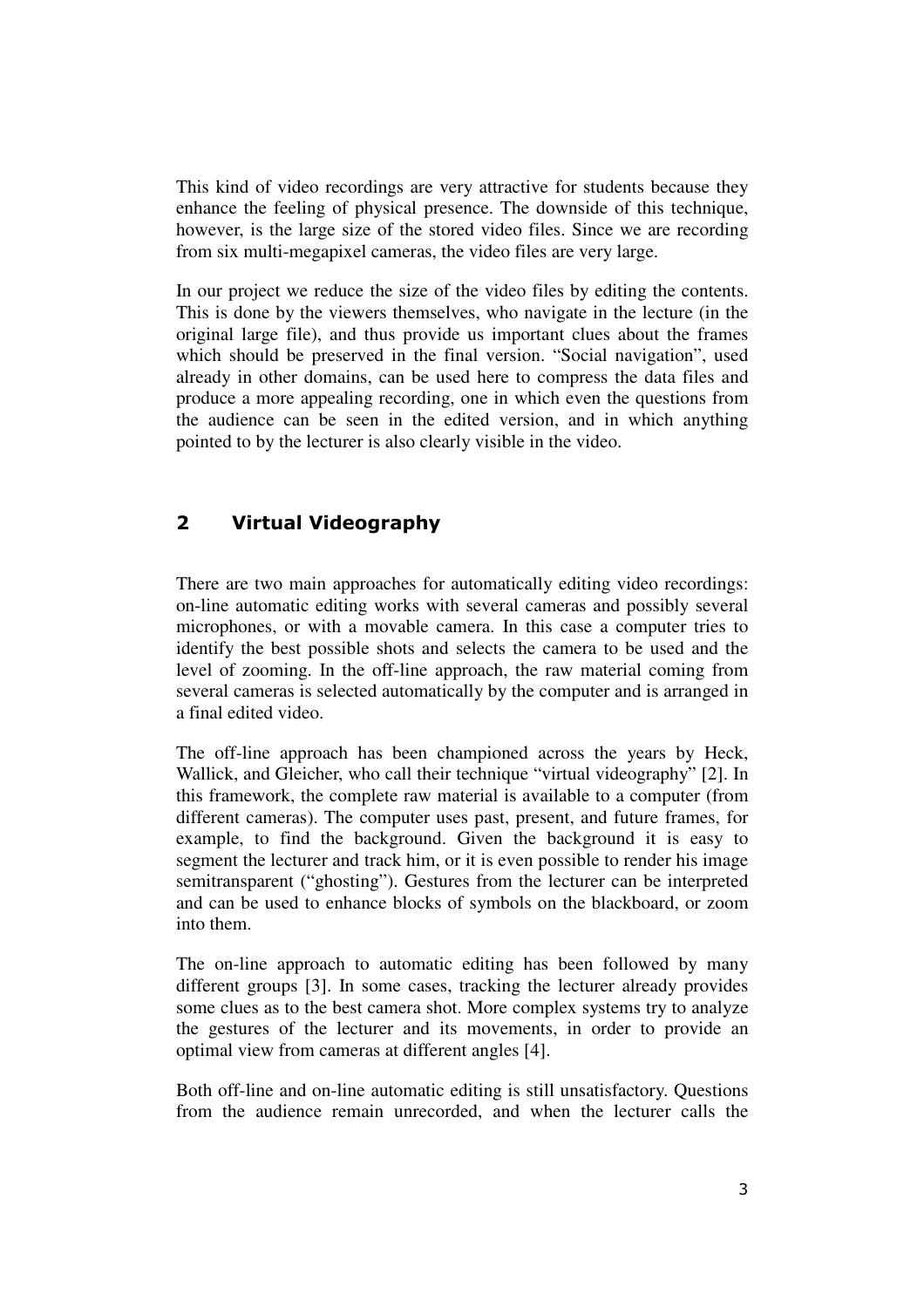attention to some part of the presentation ("look at formula 3 on the blackboard"), it is impossible to extract the adequate frame without semantic analysis.

For these reasons we decided to follow an alternative approach: *Let the user decide where the information is*.

### 3 Recording Hardware

For our project we acquired a panoramic camera from Point Grey Research, the Ladybug. This composite optical system consists of six cameras arranged in such a way as to provide a composite image of around 70% of a sphere centered around the system (see Fig. 1).

The camera system compresses the individual images as JPEG files. A library and SDK provided with the system allows the user to replay videos. The video player shows a view on the screen of the captured hemisphere, as if the viewer was positioned inside the camera. With this player it is then possible to rotate and zoom the camera view. The rotation is used to "turn" the head around, and zooming to see details better.



**Figure 1.** The Ladybug camera used for recording lectures in the classroom. The system consists of five cameras arranged radially, and sixth camera pointing up. The six cameras cover 70% of a spherical view centered at the system.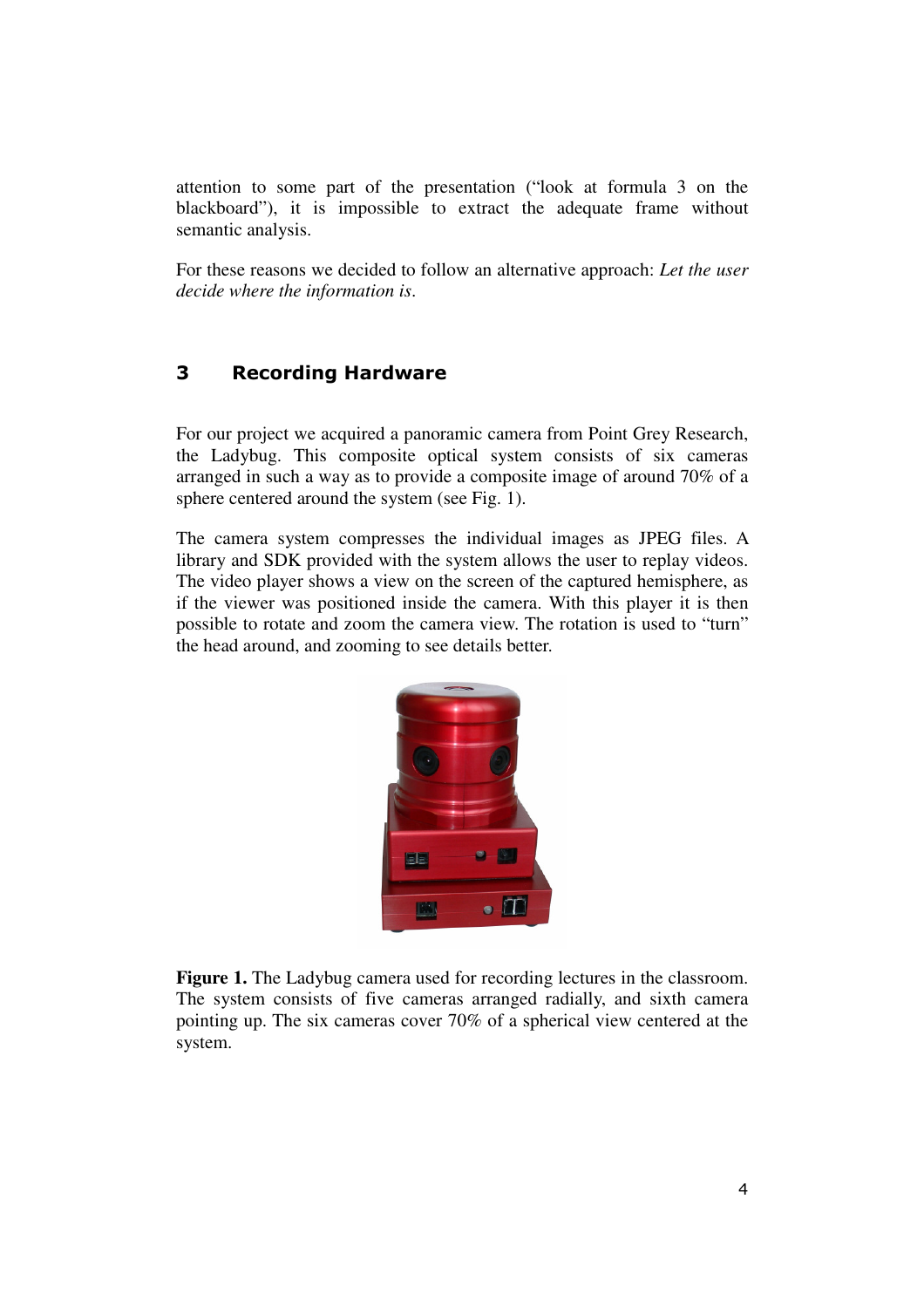

**Figure 2:** The Ladybug records a panoramic view of its surroundings. In this example we can see the complete classroom: the lecturer stands to the right, all students are sitting from the middle of the picture towards the left.

The Ladybug does not come with a microphone, and frame synchronization is not part of the inherent features of the system (the player plays frames as fast as it can). Recording video implies therefore, that the programming library had to be augmented with frame synchronization to a parallel audio channel.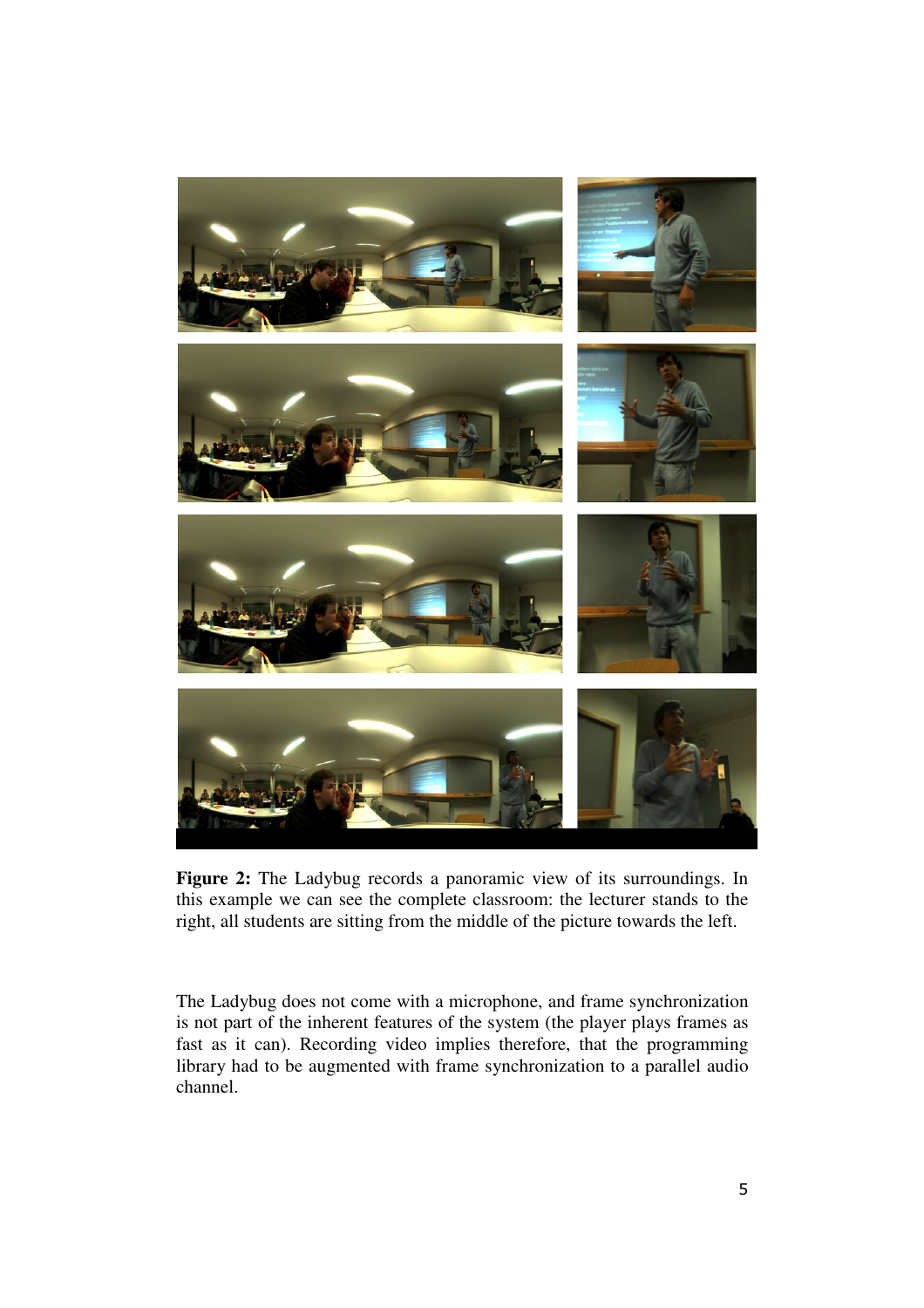Due to the large size of the information being recorded, the frame rate of the system can be only held at an adequate level with a powerful laptop or desktop. During editing such a powerful computer is used. After editing, the videos can be played in any computer, even cellular telephones.

# 4 Examples of Lecture Recording

We have recorded several lectures, both in large and small classrooms. The panoramic camera was placed on a seat, at the level of the head of the students. In this way the recordings look exactly as if the viewer was sitting in the classroom. Fig.2 shows a view of a recorded lecture, in the panoramic view. Fig. 3 shows the partial view selected by a user replaying the lecture. The viewer can zoom into the lecture to better read the contents of the blackboard, she can zoom out, and can rotate the viewing window to the left or right inside the panoramic view.



**Figure 3:** View selected by a user replaving the lecture. In the lower image, the user has zoomed-in the virtual camera.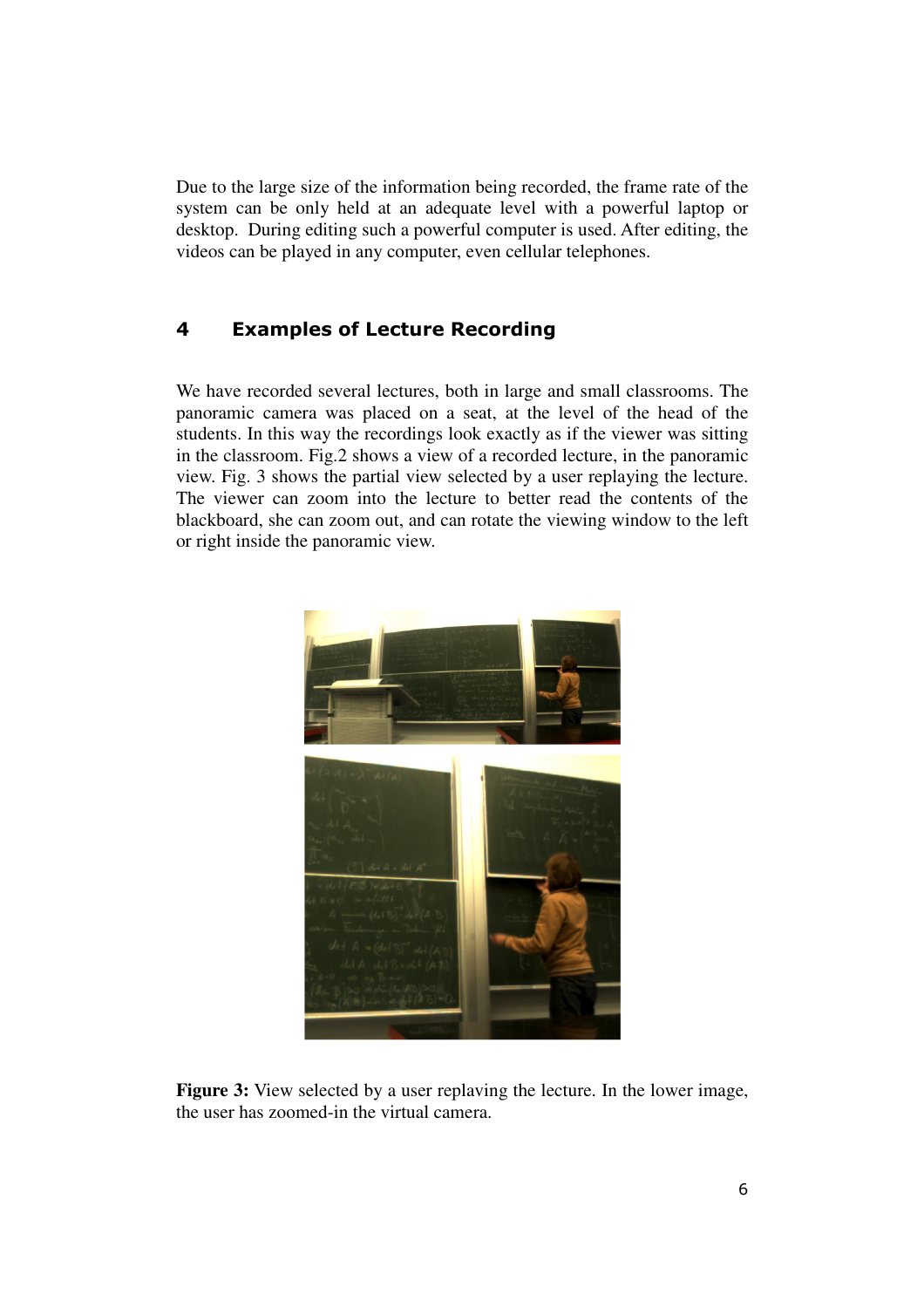The upper row of Fig. 4 shows a lecture in the panoramic view (which would not be what the user usually selects). The two middle images show two frames selected by panning the virtual camera: one can see the lecturer pressing a key on the laptop. A student asks a question (right middle image). The viewer can turn the virtual camera towards the student, then back toward the lecturer, who is answering the question, and again towards the student. The user himself is the camera man and selects the best virtual camera position in order to better understand the lecture.



**Figure 4:** The upper image shows a panoramic view of the classroom. The sequence of smaller images show some views selected by a user replaying the lecture who turns the virtual camera back and forth to a student who is asking questions.

As can be seen from this few examples, the result is very natural. Having a complete panoramic view of the lecture allows us replay and view everything that happened in the classroom.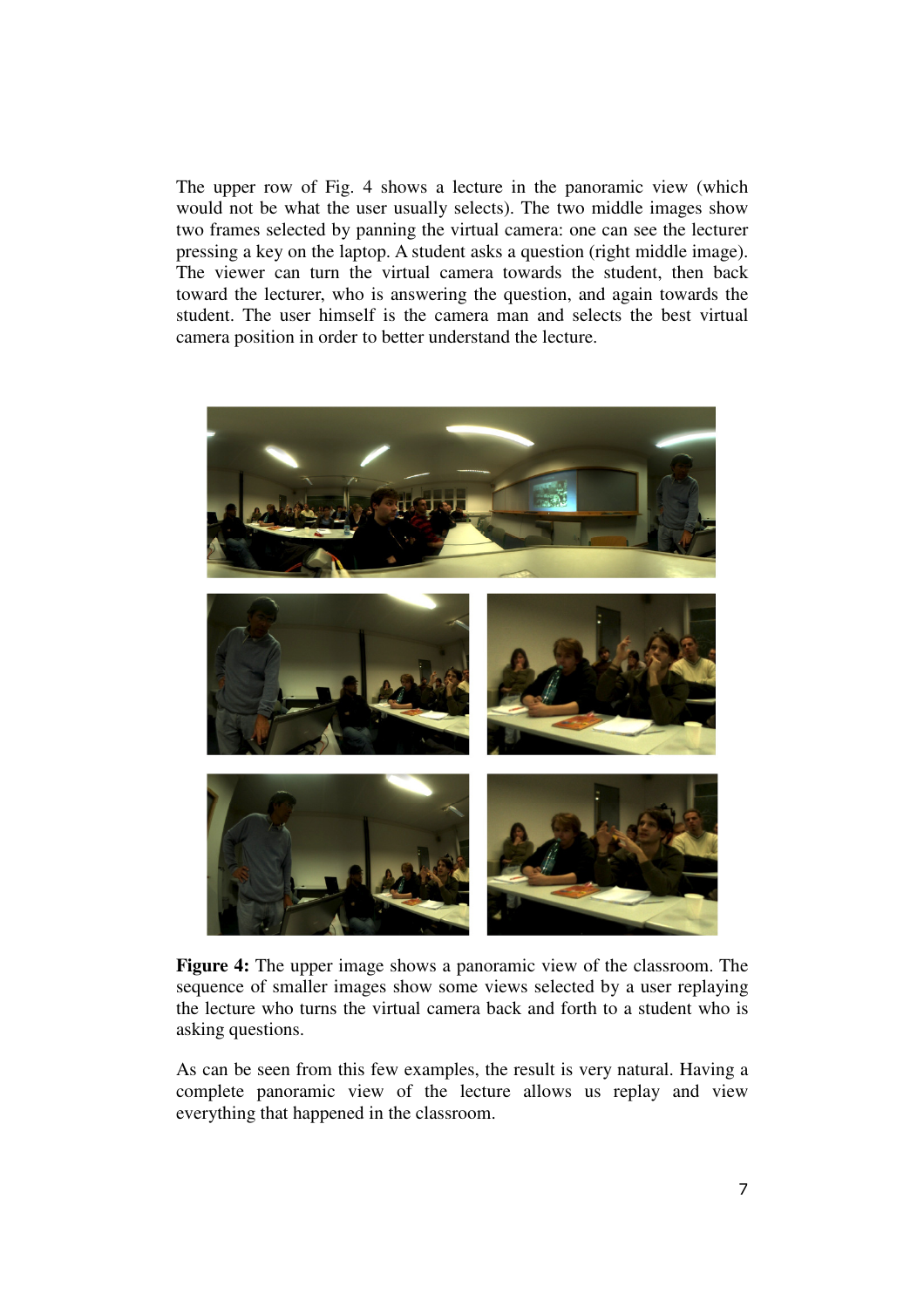### 5 Compressing and editing the lecture

We have experimented producing compressed lectures where the panoramic images have been replaced by the sequence of views selected by "expert viewers". These are teaching assistants or the lecturer himself, who know exactly what kind of information should be visible on the screen. The traces of the views are stored as the final version of the edited lecture. This reduces the space needed for the files by a considerable factor.

In future experiments we will collect the traces of videos viewed by naïve users, that is, students who learn the material for the first time. There will be some conflicts in the views selected by such viewers and we will have to adopt an automatic mechanism for selecting between a range of frames. In most cases we do not expect too much variation (as we observed with the expert users). In case of conflicts we will have to adopt some averaging or median selection mechanism.

### 6 Summary and Future Work

Our social video editing system is being developed. The first lectures have been recorded and we are extending the SDK for the replay of panoramic lectures with more functionality.

Our approach is an example of a novel application of "human computation" [6]. In this paradigm, computer users collaborate to solve a problem, usually by interacting in a computer game (for labeling images, for example). In our approach, the viewer has a direct interest in understanding the lecture and we do not have to embed the application into a computer game. There might many other problems solvable by "human computation" on the web which go beyond computer gaming.

One problem we have with the current hardware is that the resolution of the individual cameras is sometimes too low to capture small details on the blackboard. Also, contiguous views from two cameras are not stitched together, they are interpolated. At the boundary between cameras the image resolution suffers.

Therefore we are developing our own multicamera system. For recording the lecturer we will use three or more cameras pointed directly to the blackboard, in order to enhance the resolution. For the audience we will only reserve one camera. The geometric arrangement will be different and